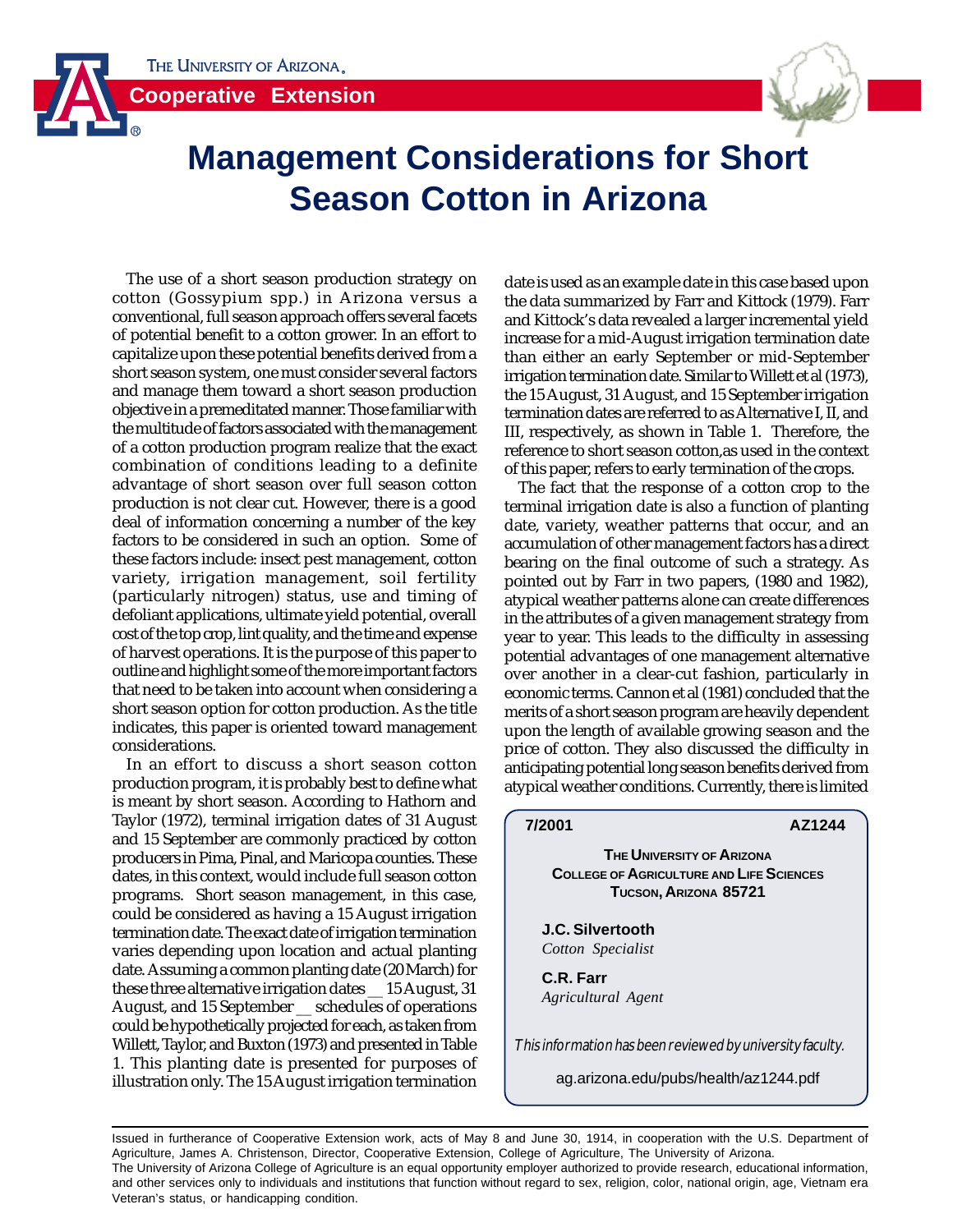information available concerning the interaction of cotton variety, planting date, and a chosen terminal irrigation date on final yield and quality of cotton as recognized by Fisher et al (1979). This information could be of some benefit in planning for a short season production program.

One thing that is of some certainty, though, is that in opting for a short season approach (such as Alternative 1, Table 1), one sacrifices a yield potential that exists in the possible development of the ªtop cropº (Cannon et al 1982). Management in a short season system should attempt to maximize the benefit from the production of early bolls by the crop. The relative merits, then, of a short season cotton program essentially lie in the management of the crop toward this end from planting date on, and in the overall savings incurred by terminating early. The economic benefits or constraints become of paramount importance in committing a management program to either short or long season cotton production for the duration of a growing season.

## **POTENTIAL BENEFITS FROM SHORT SEASON MANAGEMENT**

#### **Insect Pest Management**

A source of considerable concern to cotton producers in Arizona is that of effective control of insect pests such as the tobacco budworm (Heliothis virescens (Fabricius)), pink bollworm (Pectinophora gossypiela (Saunders)), and boll weevil (Anthonomus grandis Boheman). Each pest is capable of exerting tremendous pressure on a cotton crop and each has been the subject of a good deal of research in an effort to develop adequate control measures. In the case of these serious insect pests, entomologists stress the importance of utilizing a short season cotton production pattern on a wide-spread basis to extend the host-free period.

Farr (1978) summarized the trends in Arizona cotton production toward later harvests during the early 1960s and the associated increase in the tobacco budworm and pink bollworm infestations. The positive relationship between an increasing percentage of these two insect pests successfully entering diapause and delayed harvest was further established by Crowder et al (1975). Each of these studies emphasized the feasibility of improved control of pests, such as the pink bollworm, by use of short season cotton management. By reducing the number of late season, immature cotton bolls, the overwinter survival rate of the insects is substantially diminished.

Another insect pest that represents a serious threat to Arizona cotton production is the boll weevil. Boll weevil infestations were first reported in Arizona in Santa Cruz, Pima, Pinal, Maricopa, and Yuma counties in 1965

and 1966 (Fye, 1968). Infestations have generally intensified with a gradual westward movement (Beasley and Henneberry, 1985). The biology and life cycle of this insect lends itself to control by the removal of a suitable host crop for the purpose of overwintering. Again, the practice of shorter season cotton management is regarded as a particularly effective means of implementing both short- and long-term control of this insect pest. Watson (1985) emphasized the benefits of short season cotton in managing the boll weevil infestations. He also suggests that chemical control of this pest could potentially extend cotton production costs into a range of economic unfeasibility.

In review of the production alternatives (I, II, and III) outlined in Table 1, there are seven, 10, and 12 total insecticide applications projected for these three ranges in cotton production systems. These insecticide applications were projected based upon pink bollworm control efforts needed on seven-day intervals from 15 July to crop termination (Willett et al 1973). It should be noted that insect pest management strategies used in these projections did not include boll weevil control measures. A source of potential economic benefit, as a result of engaging in short season cotton management, is that of savings realized by the curtailment of insecticide applications with early terminations. Savings in this sense are due to reduced insecticide applications during the season. Entomologists believe that requirements for insecticide applications during the following crop season may also be reduced due to reduced numbers of insect pests that successfully overwinter in fields terminated early (Watson, 1978).

## **Cotton Quality**

Even though extending the growing season of a cotton crop into the fall provides a greater potential for quantity of cotton yield, there is some evidence that a diminished quality of the lint may result. The poorer quality is basically a function of weathering of the cotton lint produced early and left in the field until a later harvest. Buxton et al (1973) conducted both greenhouse and field tests to determine the effect of later harvests on cotton lint quality. They found that weathering in the field resulted in reductions of 0.8 percent, 0.8 percent, and 1.0 percent per week for upper-half-mean-length, strength, and fineness of fibers respectively on the average, during October and November. Overall conclusions indicated a general loss in quality of cotton lint with later harvests.

Kittock, Daugherty, and Selley (1984) evaluated cotton lint quality as a consequence of late harvest by use of cotton classing data from the Phoenix, Arizona classing office for the 19 years between 1964 and 1982. Their study also included actual farm data taken at several harvest dates in 1982. This study revealed that the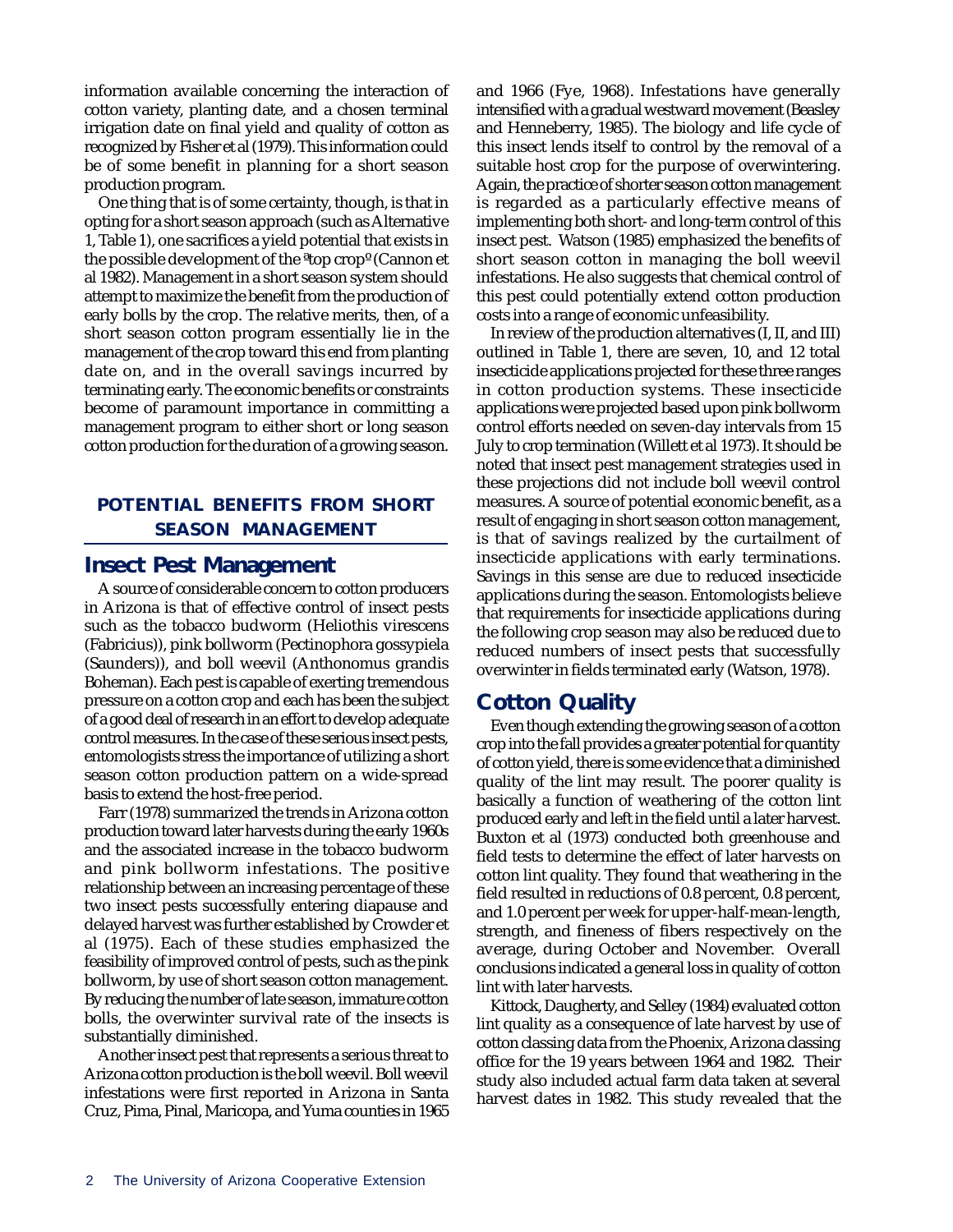highest quality of lint was classed in October and early November, with a slightly lower value in Septemberclassed cotton, then progressively lower qualities each week in December- and January-classed cotton. It was assumed that there was some lag time between harvest and classing. The farm data indicated very little loss of cotton value during the first pick. The second pick cotton had reduced quality, and quality continued to decrease with delay of picking.

The final contribution or benefit derived from higher quality cotton harvested earlier in a short season program will be dependent, of course, upon factors such as overall yield and quality differentials that might exist for a given field over the span of possible harvest dates.

## **Irrigation**

Another savings that might be realized in a short season program is reduced irrigation costs. Reduced irrigation costs include water, labor, and power costs. As depicted in Table 1, Alternatives II and III (full season options) require eight and nine irrigations, respectively. This is in comparison to the seven irrigations needed in Alternative I. The exact amount of savings one obtained by utilizing less total irrigations from terminating the crop early is dependent upon the source of irrigation water and the specific costs of providing water for each irrigation. The point is simply that fewer irrigations result in lower total production costs and represent an area of potential savings.

From the standpoint of efficient water use by the cotton crop later in the growing season, one should consider this factor in the selection of an irrigation termination date. In a comparison of water-use efficiencies, Kittock et al (1981) found that Upland cotton (G. hirsutum L.) made most efficient use of water applied in midseason. A final irrigation in early August was most efficient in central Arizona, and a late July final irrigation was most efficient in the Colorado River Valley and Imperial Valley. Water-use efficiency decreased with each subsequent irrigation thereafter, for each of the optimum dates. Pima cotton (G. barbadense L.), on the other hand, had increasingly efficient water use from August and September irrigations. They concluded, that based upon their summary of data from over 40 experiment station and cooperator field studies, fewer irrigations may be warranted for Upland cotton than conventionally practiced.

# **Fertilization**

Probably the largest input, with respect to fertilizer, on most Arizona cotton fields is that of nitrogen (N). Nitrogen fertilization rates can be estimated, based upon expected yield goals on a given field due to the behavior of N in a soil-plant system. Accordingly, higher rates of N fertilizer are applied to fields with higher yield goals. Another important facet of N fertilization of cotton,

besides total rate, is that of timing and incremental additions of N fertilizer through the course of the growing season to reach the projected total N needs. To aid in the assessment of a crop's N status during the course of the growing season, many growers employ a petiole nitrate-nitrogen analysis outlined by Pennington and Tucker (1984). This is a very reliable tool to aid in the judicious use of fertilizer N based upon both the short-term N status and full season projections for total N needs. The use of this technique for N fertility management is highly recommended.

In the use of a short season production system, the timing of fertilizer N additions becomes perhaps even more critical. Fertilizer N applied too late in the growing season on a crop intended for early termination could enhance growth continuation and delayed maturity. Also, to utilize N applied late in the season more efficiently, adequate time should be given to the crop to capitalize on the enhanced N status in the soil. Otherwise, residual fertilizer N could be left in the soil unused by the present crop.

Doerge, Farr, and Watson (1986) indicated that the use of diagnostic tools such as petiole nitrate tests have not been widely used by growers across the state. They also found that applications of fertilizer N in excess of actual crop needs are apparently a problem in some areas of Arizona. Excess amounts of fertilizer N can result in decreased efficiency of its use by the crop and potential contamination of groundwater by fertilizerderived nitrates, as well as provide difficulty in successfully bringing a crop to full maturity under short season management.

In experiments studying the effects of N on the vegetative and fruiting characteristics, Gardner and Tucker (1967) found that N deficiency in early growth stages limited development of vegetative branches, internode elongation, and fruiting, particularly in ªonepeakº flowering areas. They also found that early season N deficiencies can be compensated for by the cotton plant, if provided adequate available N later in the growing season to take advantage of a second flowering peak. However, in the case of developing an efficient management strategy for a short season cotton production program, this indicates the importance of maintaining adequate levels of available N early in the growing season to capitalize upon early boll production in the first flowering period.

In short season systems, one should avoid late season build-up of elevated levels of available (nitrate) N. Soil and plant tissue analysis should be used to refine N fertilizer applications in a short season system in accordance to guidelines put forth by Pennington and Tucker (1984). This includes pre-season soil tests to evaluate residual NO-3-N in the top 2 feet of the soil profile, and petiole tests for NO-3-N during the course of the growing season.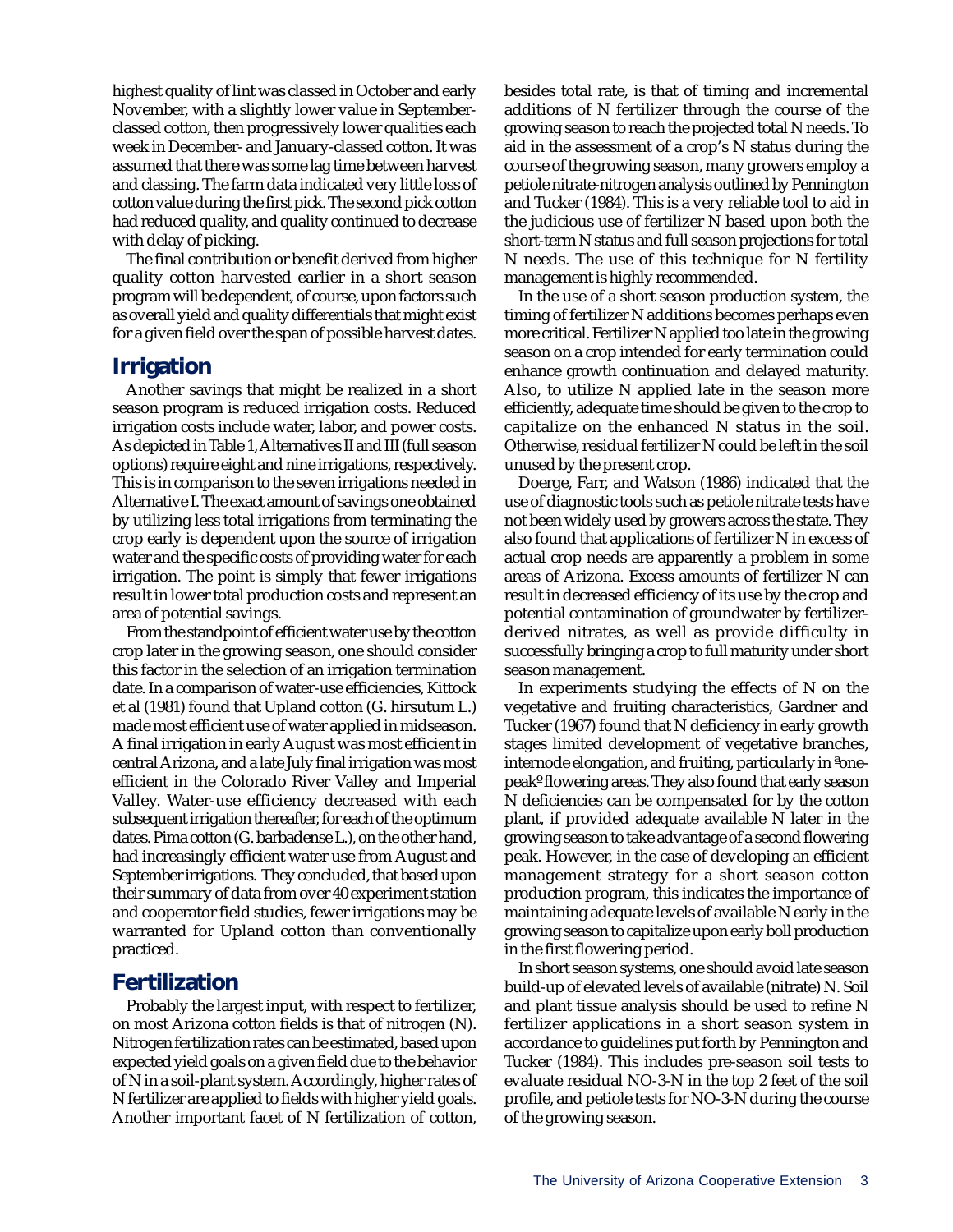## **Crop Maturity and Defoliation**

Determination of the maturity of a cotton crop (percentage of the cotton bolls open) is important in crop termination procedures and harvest. Defoliation is usually done when 70 percent to 80 percent of the cotton is open. First harvest may start when 60 percent (green pick) to 90 percent of the bolls are open. Usually, decisions concerning terminating irrigation and insecticide treatments are influenced by percentage of the crop remaining unopened. Defoliants are likely to be more effective on a crop that is naturally maturing to a sufficient state (Kittock and Selley, 1984). Natural maturity of the crop will be dependent upon the variety, date of planting, irrigation management, fertilization, and insect damage incurred. Nitrogen fertilization management is important in this respect, and has been discussed to some extent in the previous section. To successfully manage towards a short season objective requires incorporation of each of these managerial categories in a concerted manner. Effective defoliation is but one part, which is dependent to some degree upon the final combination of these other crop production inputs.

#### **SUMMARY**

If a cotton crop is successfully managed toward short season production, several areas of improved input efficiency should be realized. The bulk of the potential yield is realized (excluding top crop potential) with a lower degree of total input. Particularly if areas of management mentioned in this review are optimized, 85 to 93 percent of the total yield potential obtained with a full season program (Farr, 1978) could be harvested after early termination (Alternative I), and the season completed with theoretically lower costs and higher quality cotton which is marketed. This provides possible advantages in insect pest control for the next growing season, and broader options to the grower in terms of double-cropping possibilities.

Short season cotton production is an increasingly attractive and viable option to Arizona producers. The major source of reservation about short season cotton management for many growers remains the total potential yield that exists with the inclusion of a top crop from a second flowering peak. Obviously, this represents a lucrative option that growers often choose. In any case, the use of a short season system is best evaluated on the basis of production costs that are realistically anticipated on a field-by-field basis. It is best to consider the various categories of management input discussed in this review as it affects the feasibility of short season cotton and its successful operation.

#### **References**

- 1. Beasley, C.A. and T.J. Henneberry. 1985. "The boll weevil may be spreading." Cal. Agric. 39(7-8):23-25.
- 2. Buxton, D.R., H.N. Stapleton, Y. Makki, and R.E. Briggs. 1973. "Some effects of field weathering of seed cotton in a desert environment." Agron. J. 65:14-17.
- 3. Cannon, M.D., W.D. Fisher, W.S. Goldthwaite, J.M. Olivery, L.L. Patterson, and E.J. Pegelow. 1981. "Short season cotton production as a means of managing energy inputs and maximizing returns." Cotton, a University of Arizona Report. P-53:111-119.
- 4. Cannon, M.D., W.D. Fisher, E.J. Pegelow, L.L. Patterson, and W.S. Goldthwaite. 1982. "Short season cotton production as a means of managing energy inputs and maximizing returns." Cotton, a University of Arizona Report. P-56:139-146.
- 5. Crowder, L.A., T.F. Watson, and D.T. Langston. 1975. "Diapause of the pink bollworm as related to crop maturity." J. Econ. Entomol. 68:110-112.
- 6. Doerge, T.A., C.R. Farr, and J. Watson. 1986. "Survey of residual soil nitrate-nitrogen in three cottongrowing areas of Maricopa County, Arizona" \_\_ Report 8657. The University of Arizona, College of Agriculture.
- 7. Farr, C.R. 1978. "Earlier cotton termination to minimize insecticide costs \_ 'Operation early' Phase 2." Cooperative Extension Service, University of Arizona, Maricopa County.
- 8. Farr, C.R., and D.L. Kittock. 1979. "Effect of date of irrigation termination on yield of upland and pima cotton." Beltwide Cotton Prod. Res. Conf., p. 95-97.
- 9. Farr, C.R. 1980. "Effect of earlier termination on upland cotton yield." Cotton, A University of Arizona Report. P-49:147- 149.
- 10. Farr, C.R. 1982. "Affect of final irrigation timing." Cotton, A University of Arizona Report. P-56:38.
- 11. Fisher, W.D., D.L. Kittock, M.D. Cannon, and L.L. Patterson. 1979. "Short season test." Cotton, A University of Arizona Report. P-46:90-99.
- 12. Fye, R.E. 1968. "Populations of boll weevil in selected fields in Arizona in 1965 and 1966." J. Econ. Entomol. 61:377-380.
- 13. Gardner, B.R. and T.L. Tucker. 1967. "Nitrogen effects on cotton: I. Vegetative and fruiting characteristics." Soil Sci. Soc. Am. Proc. 31:780-785.
- 14. Hathorn, S., and B.B. Taylor. 1972. "High yield cotton grower production practices in Arizona \_\_ a survey." Series P-27, Cooperative Extension Service and Agricultural Experiment Station, University of Arizona.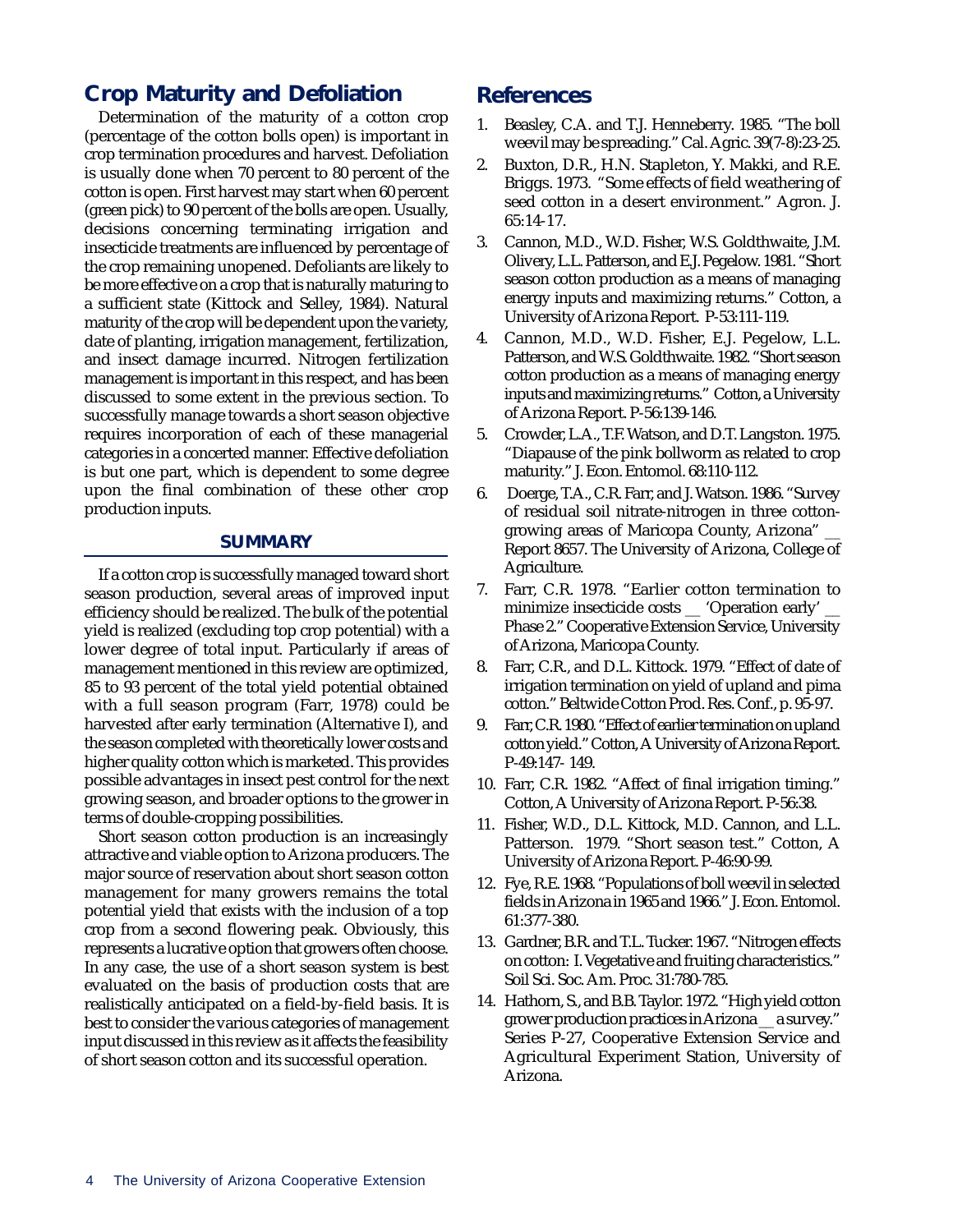- 15. Henneberry, T.J., L.A. Bariola, and D.L. Kittock. 1982. "Selective removal of immature cotton bolls in late season to reduce populations of diapausing pink bollworm." Prot. Ecol. 4:159-165.
- 16. Kittock, D.L., T.J. Henneberry, L.A. Bariola, and V.T. Walhood. 1981. "Water use efficiency of upland and pima cottons under short and long season production." Beltwide Cotton Prod. Res. Conf. p. 106-110.
- 17. Kittock, D.L., L.S. Daugherty, and R.A. Selley. 1984. "Cotton lint quality and relative value at different harvest dates." Cotton Production Relationships in the Irrigated Southwest that Influence the Economic Impact of Pesticide Regulatory Decisions. Agric. Econ. Dept., Univ. of Arizona and Office of Pesticide and Toxic Substances, U.S. Environmental Protection Agency.
- 18. Kittock, D. L. and R. A. Selley. 1984. "Maturity of upland cotton." Cotton Production Relationships in the Irrigated Southwest that Influence the Economic Impact of Pesticide Regulatory Decisions. Agric. Econ. Dept., Univ. of Arizona and Office of Pesticide and Toxic Substances, U.S. Environmental Protection Agency.
- 19. Pennington, D.A. and T.C. Tucker. 1984. "The cotton petiole: A nitrogen fertilization guide." Report 8373. The University of Arizona. College of Agriculture.
- 20. Watson, T.F., F.M. Carrasso, D.T. Langston, E.B. Jackson, and D.G. Fullerton. 1978. "Pink bollworm suppression through crop termination." J. Econ. Entomol. 71:638-641.
- 21. Watson, T.F. 1985. "Managing pink bollworms and boll weevils in western cotton." Proc. Western Cotton Prod. Conf.
- 22. Willett, G.S., B.B. Taylor, and D.R. Buxton. 1973. "An economic comparison of short and full season cotton production in Arizona." Res. Report No. 269 Agricultural Expt. Stn., University of Arizona, Tucson, Arizona.

*Any products, services, or organizations that are mentioned, shown, or indirectly implied in this publication do not imply endorsement by The University of Arizona.*